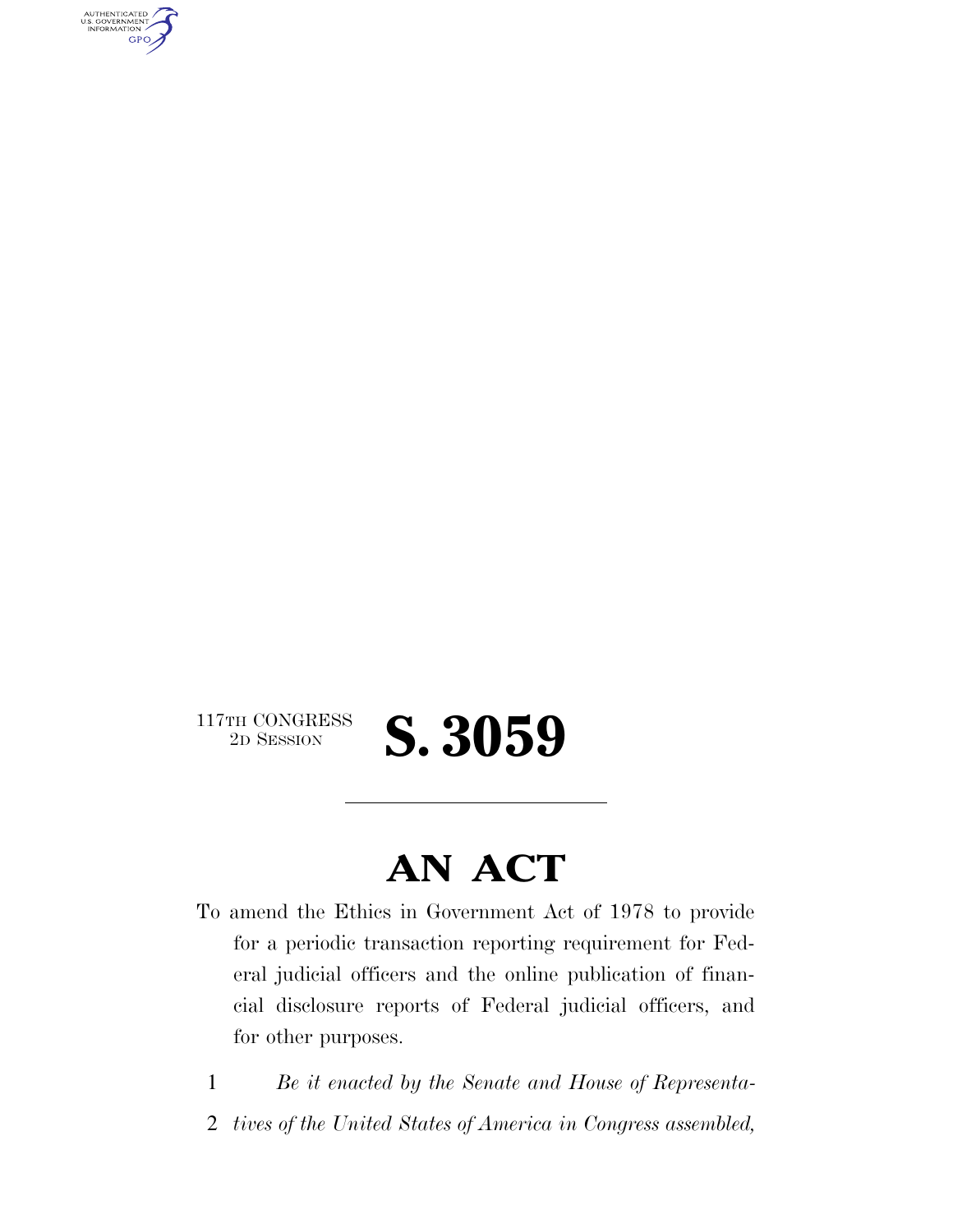## **SECTION 1. SHORT TITLE.**

 This Act may be cited as the ''Courthouse Ethics and Transparency Act''.

 **SEC. 2. PERIODIC TRANSACTION REPORTS AND ONLINE PUBLICATION OF FINANCIAL DISCLOSURE REPORTS OF FEDERAL JUDGES.** 

 (a) PERIODIC TRANSACTION REPORTING REQUIRE-MENT FOR FEDERAL JUDGES.—

 (1) IN GENERAL.—Section 103(l) of the Ethics in Government Act of 1978 (5 U.S.C. App.) is amended by adding at the end the following:

12  $\frac{1}{2}$  (11) Each judicial officer.

13 ''(12) Each bankruptcy judge appointed under section 152 of title 28, United States Code.

 ''(13) Each United States magistrate judge ap- pointed under section 631 of title 28, United States Code.''.

 (2) EFFECTIVE DATE.—The amendment made by paragraph (1) shall apply to applicable trans- actions occurring on or after the date that is 90 days after the date of enactment of this Act.

 (b) ONLINE PUBLICATION OF FINANCIAL DISCLO- SURE REPORTS OF FEDERAL JUDGES.—Section 105 of the Ethics in Government Act of 1978 (5 U.S.C. App.) is amended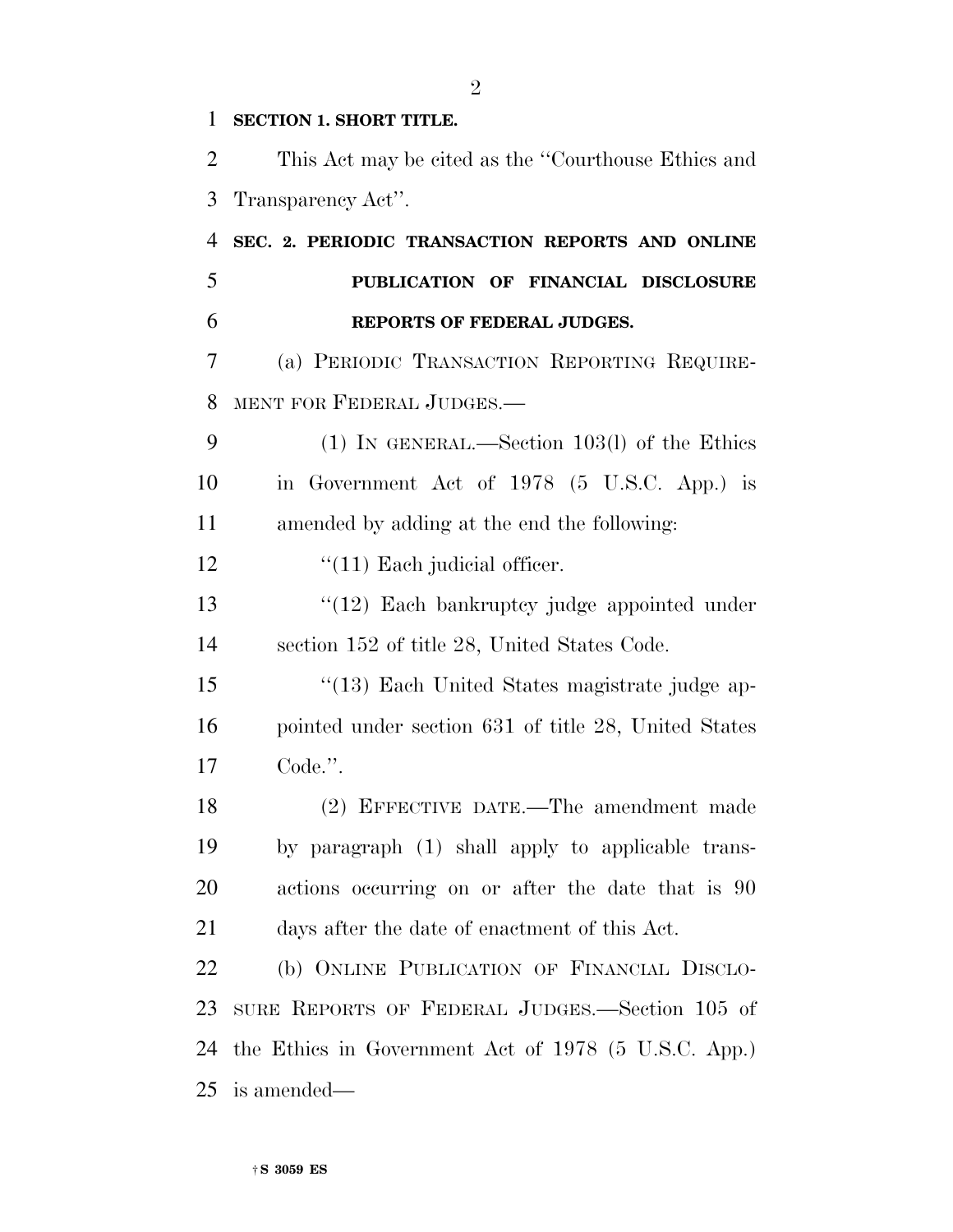(1) by redesignating subsections (c) and (d) as subsections (d) and (e), respectively; and

 (2) by inserting after subsection (b) the fol-lowing:

 ''(c) ONLINE PUBLICATION OF FINANCIAL DISCLO-SURE REPORTS OF FEDERAL JUDGES.—

7 "(1) ESTABLISHMENT OF DATABASE.—Subject to paragraph (4), not later than 180 days after the date of enactment of the Courthouse Ethics and Transparency Act, the Administrative Office of the United States Courts shall establish a searchable internet database to enable public access to any re- port required to be filed under this title by a judicial officer, bankruptcy judge, or magistrate judge.

15 "(2) AVAILABILITY.—Not later than 90 days after the date on which a report is required to be filed under this title by a judicial officer, bankruptcy judge, or magistrate judge, the Administrative Office of the United States Courts shall make the report available on the database established under para- graph (1) in a full-text searchable, sortable, and downloadable format for access by the public.

23 "(3) REDACTION.—Any report made available on the database established under paragraph (1)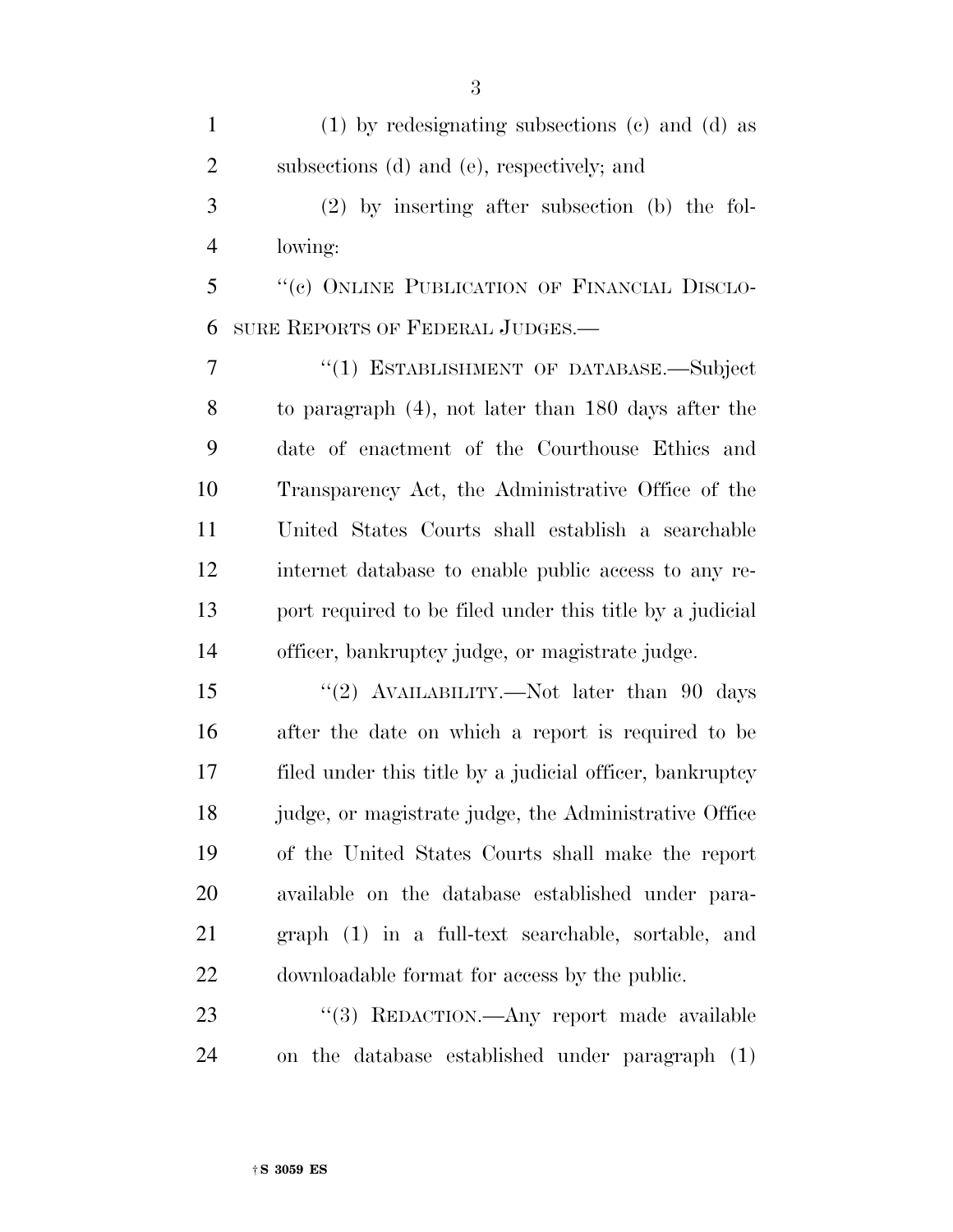| $\mathbf{1}$   | shall not contain any information that is redacted in |
|----------------|-------------------------------------------------------|
| $\overline{2}$ | accordance with subsection $(b)(3)$ .                 |
| 3              | $\cdot$ (4) ADDITIONAL TIME.—                         |
| $\overline{4}$ | "(A) IN GENERAL.—Subject to subpara-                  |
| 5              | $graph$ (B), the requirements of this subsection      |
| 6              | may be implemented after the date described in        |
| 7              | paragraph (1) if the Administrative Office of         |
| 8              | the United States Courts identifies in writing to     |
| 9              | the relevant committees of Congress the addi-         |
| 10             | tional time needed for that implementation.           |
| 11             | "(B) PUBLICATION REQUIREMENT.—The                     |
| 12             | Administrative Office of the United States            |
| 13             | Courts shall continue to make the reports de-         |
| 14             | scribed in paragraph (1) available to the public      |
| 15             | during the period in which the Administrative         |
| 16             | Office of the United States Courts establishes        |
| 17             | the database under this subsection.".                 |
| 18             | (c) TECHNICAL AND CONFORMING AMENDMENTS.              |
| 19             | $(1)$ Section 103(l) of the Ethics in Government      |
| <b>20</b>      | Act of 1978 (5 U.S.C. App.) (as amended by sub-       |
| 21             | section $(a)(1)$ is amended—                          |
| 22             | $(A)$ in paragraph $(9)$ , by striking ", as de-      |
| 23             | fined under section $109(12)$ "; and                  |
| 24             | $(B)$ in paragraph $(10)$ , by striking ", as         |
| 25             | defined under section $109(13)$ ".                    |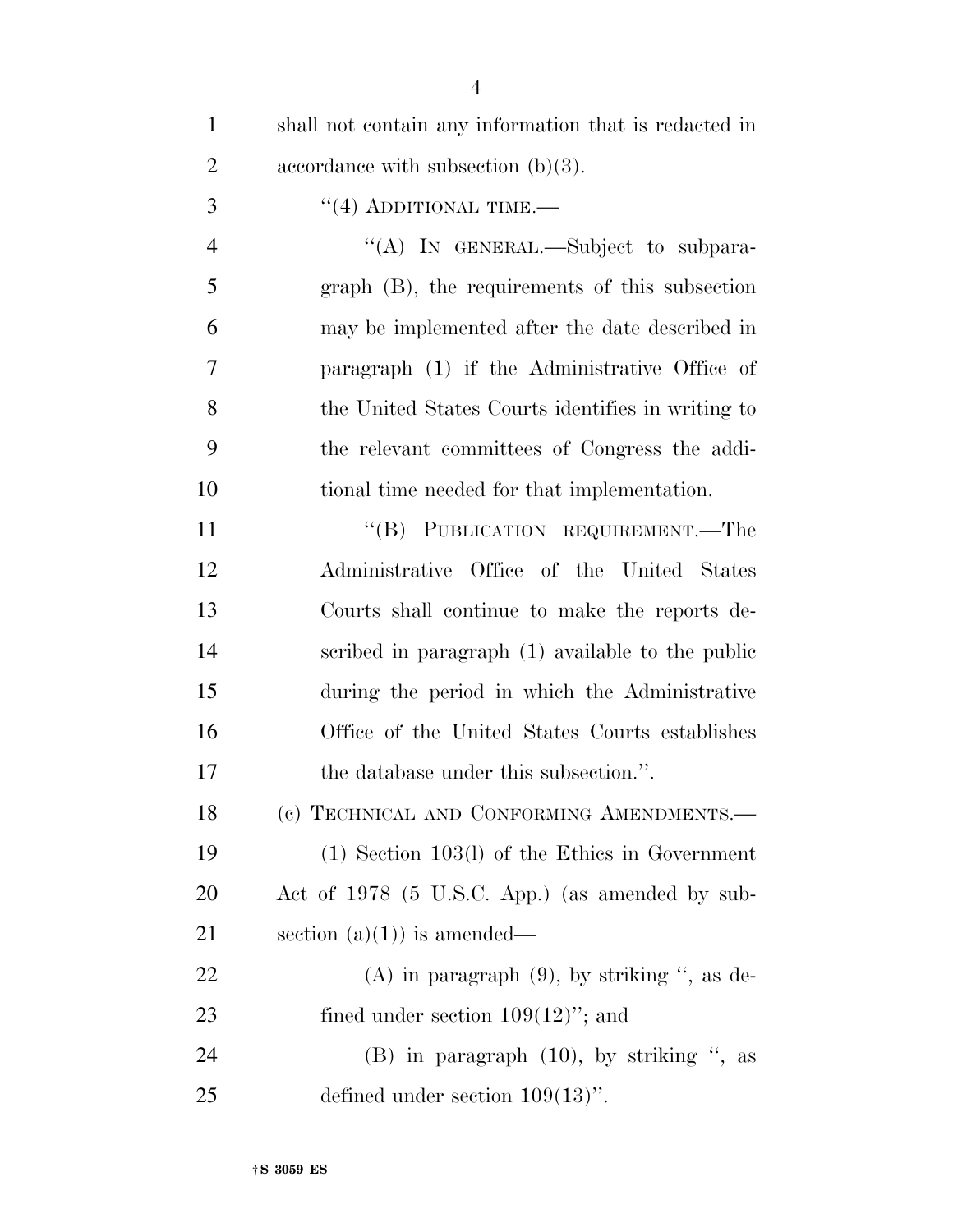| $\mathbf{1}$   | $(2)$ Section 105 of the Ethics in Government       |
|----------------|-----------------------------------------------------|
| $\overline{2}$ | Act of 1978 (5 U.S.C. App.) (as amended by sub-     |
| 3              | section $(b)$ is amended—                           |
| $\overline{4}$ | (A) in subsection (a)(1), by striking "be           |
| 5              | revealing" and inserting "by revealing"; and        |
| 6              | $(B)$ in subsection $(b)$ —                         |
| 7              | (i) in paragraph $(1)$ —                            |
| 8              | $(I)$ in the first sentence, by strik-              |
| 9              | ing "be,," and inserting "be,"; and                 |
| 10             | (II) in the third sentence, by                      |
| 11             | striking "may be may" and inserting                 |
| 12             | "may be, may"; and                                  |
| 13             | (ii) in paragraph $(3)(A)$ , by striking            |
| 14             | "described in section $109(8)$ or $109(10)$ of      |
| 15             | this Act" and inserting "who is a judicial          |
| 16             | officer or a judicial employee".                    |
| 17             | $(3)$ Section 107 $(a)(1)$ of the Ethics in Govern- |
| 18             | ment Act of 1978 (5 U.S.C. App.) is amended in the  |
| 19             | last sentence by striking "and (d)" and inserting   |
| 20             | "and $(e)$ ".                                       |
|                | Passed the Senate February 17, 2022.                |
|                | Attest:                                             |

*Secretary.*